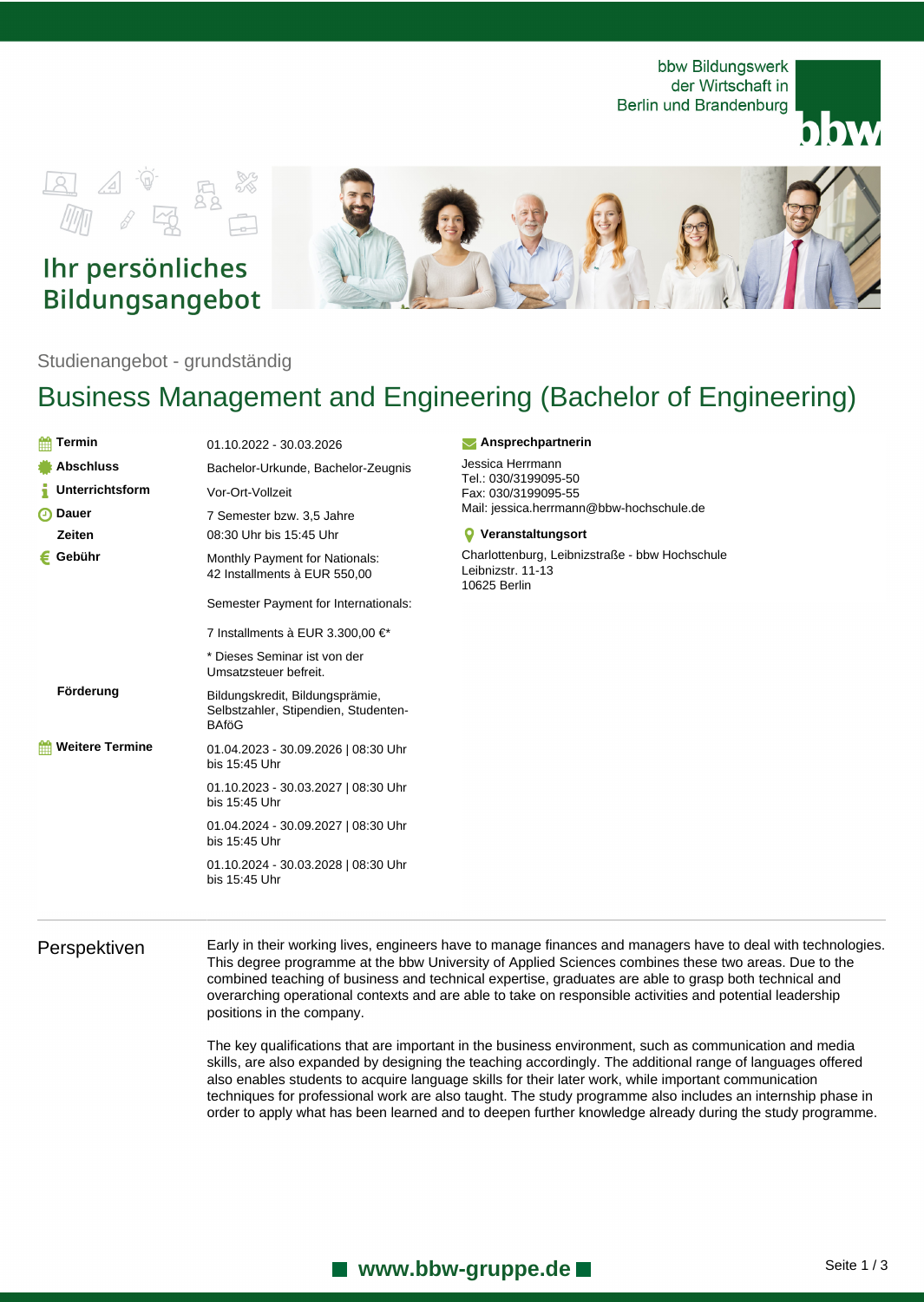

Companies are looking for potential managers who bring a broad, interdisciplinary know-how to solve the many complex tasks in the economic and technical field. With a degree in Business Management and Engineering, you have multiple and very good prospects for your professional future.

## Inhalte **Basic Studies**

- Scientific Methods and Digital Competences
- **Business Administration**
- **Mathematics for Engineers**
- **Physics for Engineers**
- **Business Finance, Management and Statutory Accounting**
- **Marketing and Distribution**
- **Basics of Engineering I: Electronics and Electrical Engineering**
- **Material Science and Mechanical Behavior**
- **Basics of IT Systems and IT Management**
- Cost Accounting
- **Business Law**
- **Basics of Engineering II: Mechanical Engineering and Mechatronics**
- Economics
- Constructing and CAD
- **Product Design and Product Management**
- **Basics of Engineering III: Production Technologies, Planing and Controlling Systems**
- Student Research Project I

### **Advanced Studies**

- Global Supply Chain Management
- **Information Management**
- Smart Factories and Digitalisation
- **International Management and Corporate Strategy**
- Basics of Quality Management and Environmental Management
- **Project Management**
- Human Resource Management
- Strategic Sustainability Management
- Technology Trends 3D Printing, AR, VR, IoT
- **Intercultural Management | Ethics in Economy | Diversity Management**
- **Innovation and Entrepreneurship Management**
- **Student Research Project II**

### Vorteile **Practice-oriented Study**

Our professors have profound experiences in the relevant industry. They incorporate their networks into the lectures with a strong focus on practical elements.The course is made up of lectures, seminars and excursions. In addition eLearning (up to 25 % of study time) and online lectures offer flexibility and individuality.

Zugangsvoraussetzungen

### **Admission Requirements**

- $\blacksquare$  (Technical) university entrance qualification
- **English Language Level B2 (Common European Framework of Reference)**